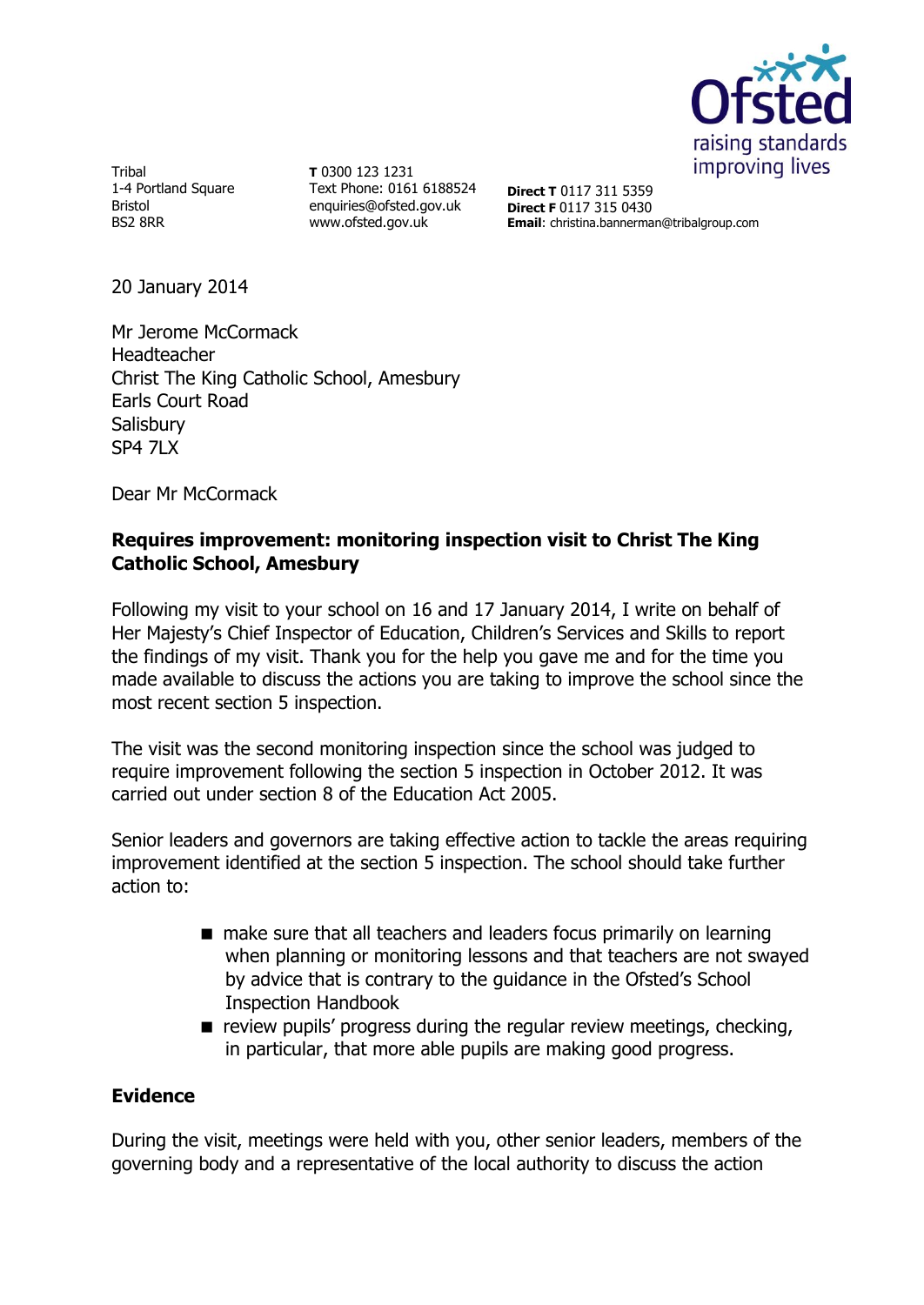

taken since the last inspection. We observed several lessons together, to compare our judgements. I also observed some lessons with your deputy headteacher. We reviewed evidence about pupils' progress over the last year and discussed their current attainment.

## **Main findings**

Since the last visit, the headteacher has continued to focus sharply on raising pupils' attainment in his drive to improve the school to good. He has tackled some weaknesses in teaching and, since the section 5 inspection, the quality of teaching has moved on considerably. The school's data show that pupils' progress picked up strongly during last year, particularly in reading.

One of the more recently appointed governors, who has a background in monitoring and advising schools, has been a valuable addition to the governing body. Other governors have been eager to learn from this governor's expertise. As a result, the governing body is now more knowledgeable about the progress pupils make and governors ask more challenging questions to find out how well the school is improving.

Some good and outstanding teaching was seen on this visit. In these lessons, the teachers were very clear about what they expected the pupils to achieve during the lesson. They were alert to how well the pupils were learning and made fine adjustments when necessary. The pupils knew exactly what they had to do and worked hard throughout. The different activities the pupils were given were varied but purposeful. If pupils were asked to work with a partner or in a small group, the teacher did this for a clear purpose: to develop a specific skill, for example, encourage pupils to come up with better ideas for their writing, or to check their mathematical calculations.

Teachers have been given advice on how to improve their teaching, from different sources, including external advisors. Not all advice has been helpful. Some has led them to be too formulaic in their approach to teaching and to teach in a particular way, in their efforts to do their best for the school. Some teachers changed their approach when the inspector and senior leader entered the room. This sometimes lessened the impact of the teaching and caused pupils' learning to slow down. It is important for leaders and teachers to keep a sharp focus on pupils' learning when monitoring the quality of teaching and planning lessons. Teachers should be assured that inspectors do not expect to see a particular approach during an inspection: on the contrary, they look for how well pupils are learning when coming to their judgements, irrespective of the teachers' style or methods.

In the weaker lessons, teachers had not given enough consideration when planning to the range of ability within the class. All pupils were doing the same work and this